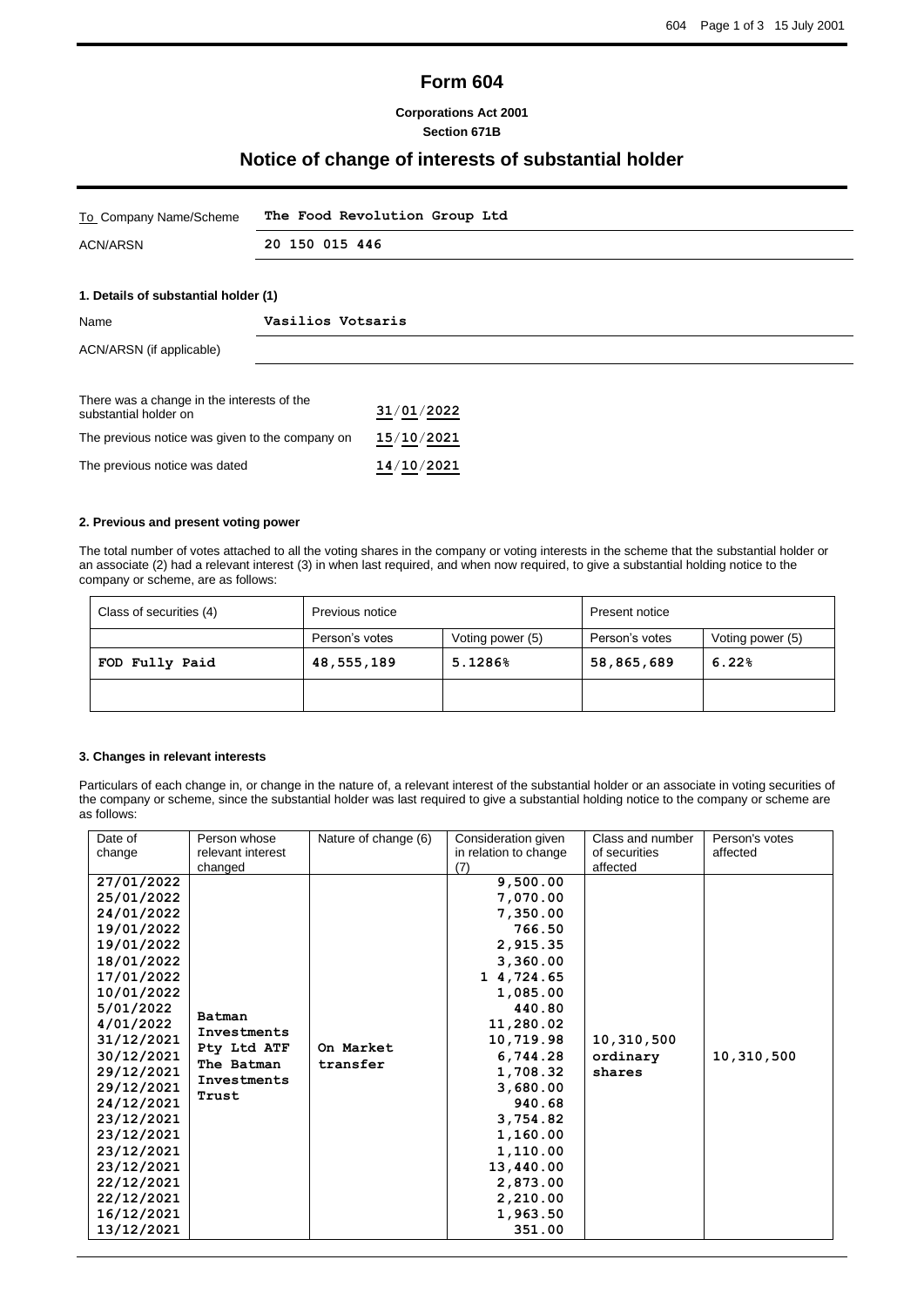| 3/12/2021  | 8,785.00  |  |
|------------|-----------|--|
| 29/11/2021 | 10,000.00 |  |
| 23/11/2021 | 3,640.00  |  |
| 23/11/2021 | 3,750.00  |  |
| 23/11/2021 | 3,750.00  |  |
| 22/11/2021 | 11,250.00 |  |
| 22/11/2021 | 989.98    |  |
| 19/11/2021 | 6,510.03  |  |
| 11/11/2021 | 5,200.00  |  |
| 8/11/2021  | 4,770.00  |  |
| 3/11/2021  | 3,458.00  |  |
| 1/11/2021  | 9,585.00  |  |
| 28/10/2021 | 2,304.20  |  |
| 27/10/2021 | 3,512.50  |  |
| 27/10/2021 | 14,000.00 |  |
| 26/10/2021 | 9,800.00  |  |
| 25/10/2021 | 7,369.50  |  |
| 25/10/2021 | 8,439.00  |  |
| 21/10/2021 | 7,000.00  |  |
| 20/10/2021 | 3,793.50  |  |
| 19/10/2021 | 9,816.50  |  |
|            |           |  |
|            |           |  |
|            |           |  |
|            |           |  |
|            |           |  |
|            |           |  |

#### **4. Present relevant interests**

Particulars of each relevant interest of the substantial holder in voting securities after the change are as follows:

| Holder of<br>relevant<br>interest | Registered holder<br>of securities | Person entitled to be<br>registered as holder<br>(8) | Nature of relevant<br>interest (6) | Class and number<br>of securities | Person's votes |
|-----------------------------------|------------------------------------|------------------------------------------------------|------------------------------------|-----------------------------------|----------------|
|                                   |                                    |                                                      |                                    |                                   |                |
|                                   |                                    |                                                      |                                    |                                   |                |
|                                   |                                    |                                                      |                                    |                                   |                |

## **5. Changes in association**

The persons who have become associates (2) of, ceased to be associates of, or have changed the nature of their association (9) with, the substantial holder in relation to voting interests in the company or scheme are as follows:

| Name and ACN/ARSN (if applicable) | Nature of association |
|-----------------------------------|-----------------------|
|                                   |                       |
|                                   |                       |

### **6. Addresses**

The addresses of persons named in this form are as follows:

| Name              | Address                                               |
|-------------------|-------------------------------------------------------|
| Vasilios Votsaris | Suite 1, Level 1, 87 Little Malop Street Geeling 3220 |
|                   |                                                       |

# **Signature**

print name Vasilios Votsaris capacity